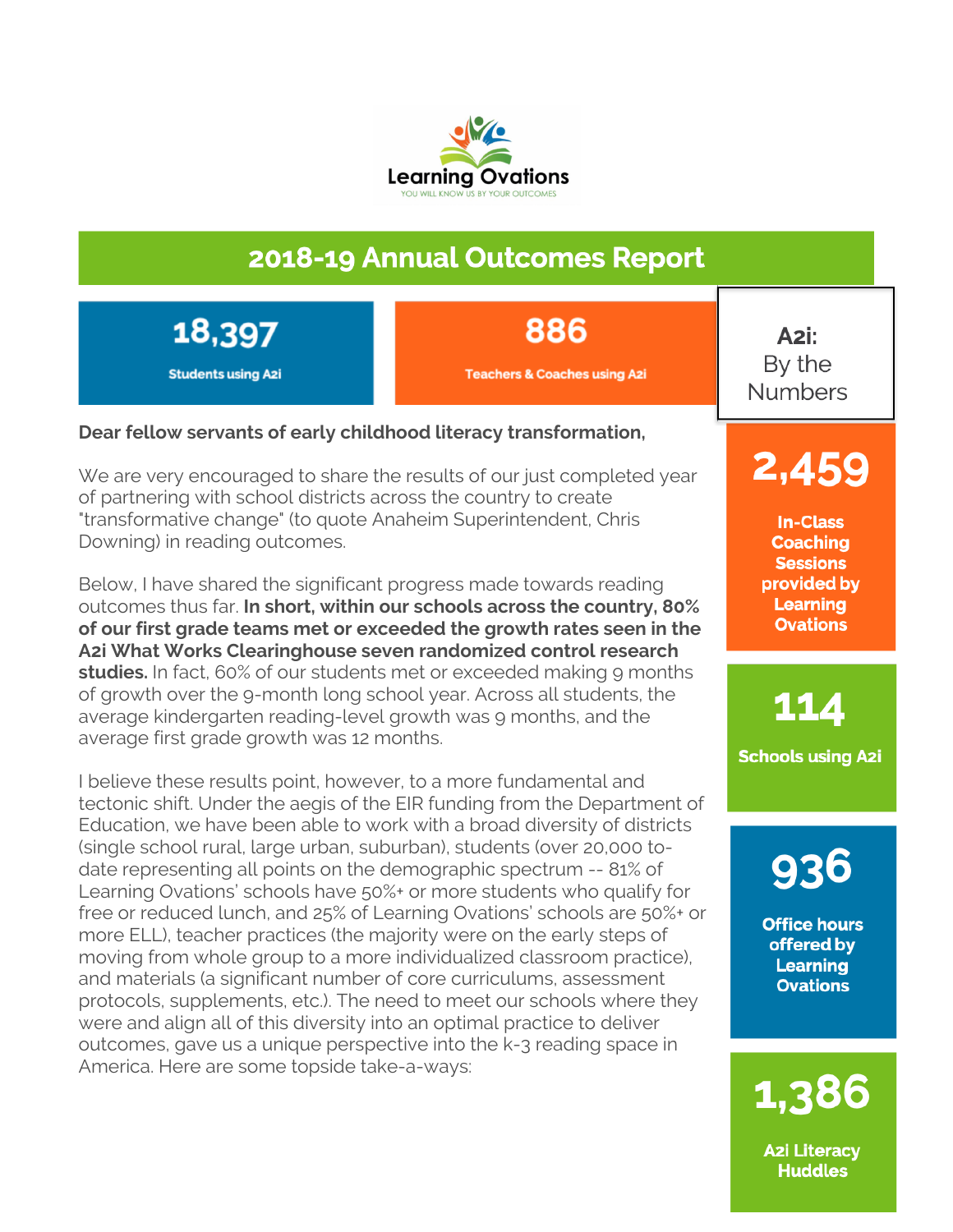- *It is not the children,* but rather the lack of meaningful and consistent support for the adults (teachers, schools and districts), that is preventing a transformation in reading outcomes in our kindergarten to 3<sup>rd</sup> grade classrooms in America.
- *The American teacher is as central* to student success as ever. We must stop under-supporting them with piecemeal, under-proven stopgaps. We have seen no absence of passion and commitment to student reading outcomes – teachers in all our diverse situations embraced and excelled in the adopting practices proven to causally achieve outcomes for their students.
- *It is not just struggling readers that are suffering.* Through our support, we have seen significant improvement in Advanced and Proficient reading levels. Meaning that Learning Ovations schools propels each child beyond their present trajectories.
- **There is no silver bullet**. For example, with our districts using 7+ different core curricula, we see that there is no significant difference between one evidence-based core and another in achieving transformative outcomes. That's completely in line with the research showing that no core covers more than 57% of the teachers' needs. Again, proof that it is not the curriculum that drives outcomes, it is how you use it!

I look forward to continuing this conversation. Either check us out further through learningovations.com (for district audiences) and/orUnited2Read.org (for State, Foundation or Community audiences), or drop me a note a jconnor@learningovations.com

Best,

Jay Connor Founder and Chief Executive Learning Ovations



94%

of all students are able to read at, or above grade level, by the end of third grade



randomized control trials

2,000 hours of classroom observation

years of rigorously tested research and development

peer-reviewed journals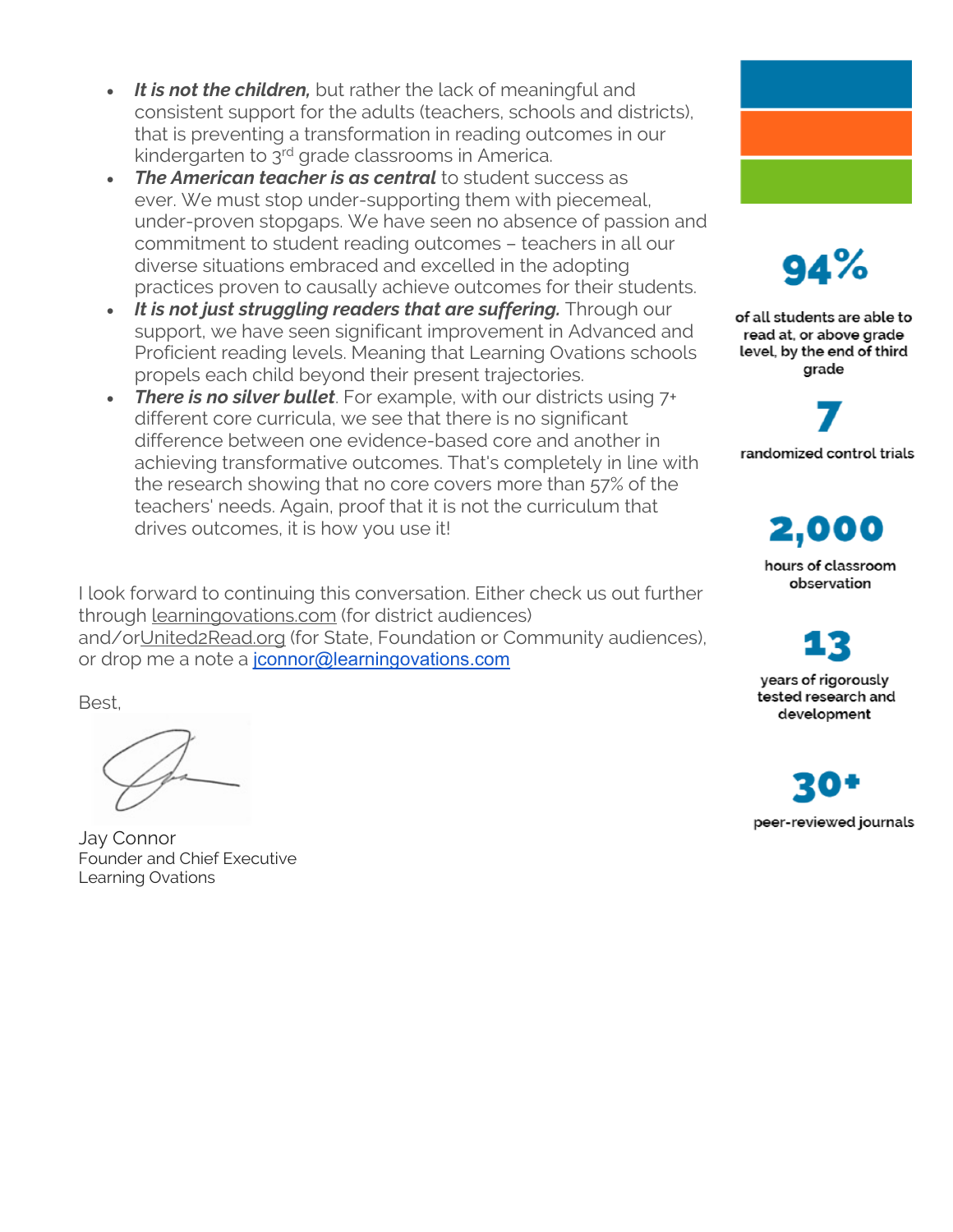# **Outcomes**

We are so excited to present the first set of outcomes data for you. To provide some context, we wanted to first review the results of the 3-year randomized-controlled trial longitudinal study (a full review of all underlying ESSA Strong research is available atlearningovations.com).

The growth seen in our longitudinal research demonstrates that the development of reading skills is not linear or consistent. This pattern confirms that 3rd grade reading outcomes are truly the accumulation of any and all instruction that has come before, not a skill that is mastered over night. As such, the importance of "the long game" cannot be understated, after one year of A2i instruction the students in this study had made 11 months of growth over the 9 month-long schools year. However, it was not until students had received multiple years of individualized instruction, supported by A2i, that the full potential was revealed and the cumulative benefit of the grade-bygrade rollout could be fully measured; students averaging a 5th grade reading-level at the end of third grade. As the following graphic shows, we are seeing gains of 20 to 30% per year, with cumulative gains over the three years of 76%!

## **Proven Outcomes**



The scores graphed here represent the averages of the students who received instruction in an A2i classroom three years in a row.

The main goal for sharing this data is to demonstrate the growth that is possible through the utilization of the A2i **Professional Support Platform.** 

### **The pie charts below display the progress made in Learning Ovations Schools over the 2018-19 school year.**

The first pie chart displays the average reading level across first-grade teams in the fall, 2018. As you can see when comparing the second pie chart (Grade 1 in the spring, 2019), the change from fall 2018 to spring 2019 in these grade 1 classrooms is profound! **The percentage of grade-level teams averaging Proficient and Advanced levels increased by more than 120% over the school year.**

In addition, kindergarten students in A2i classrooms will begin their grade 1 school year at a *much* higher level than their first grade cohort did this year. See the third and final pie chart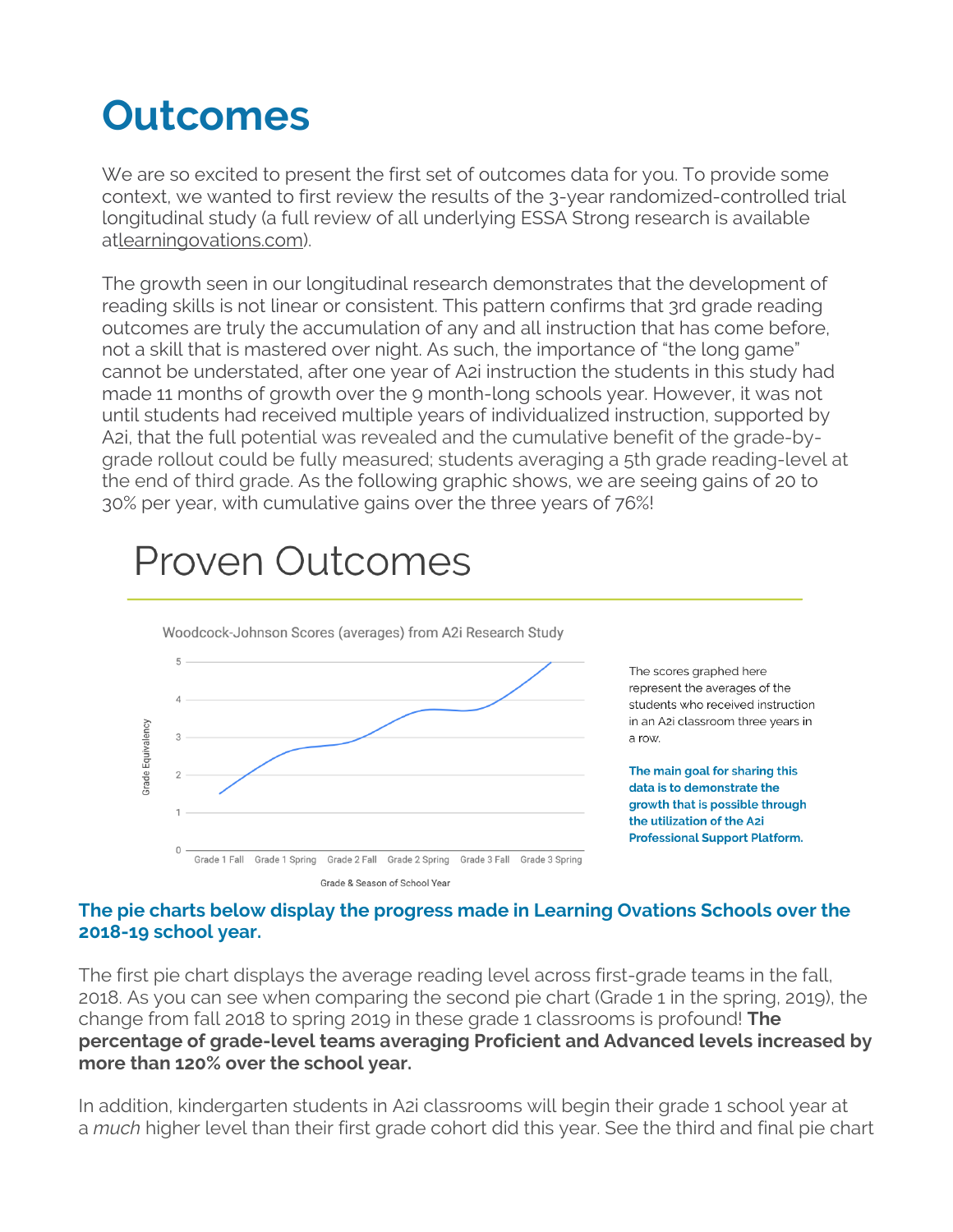for the spring kindergarten data, where you can see only 24% are at or below basic level in the spring (compared to the starting point of 60.7% where the grade 1 teams began with this year).

### **Grade Equivalent Score Cutoffs for End of Year 1 (2018-19)**

**Grade 1** = Advanced = GE of  $1.9 + \frac{\sqrt{2}}{2}$  Basic GE is 1.89 to 1.70  $\frac{\sqrt{2}}{2}$  Below Basic = below 1.70 **Kinder** = Advanced = GE of 0.9 + // Basic GE is 0.89 to 0.70 // Below Basic = below 0.70



FALL 2018: Grade 1 Learning Ovations Outcomes (Yr 1)

SPRING 2019: Grade 1 Learning Ovations Outcomes (Yr 1)